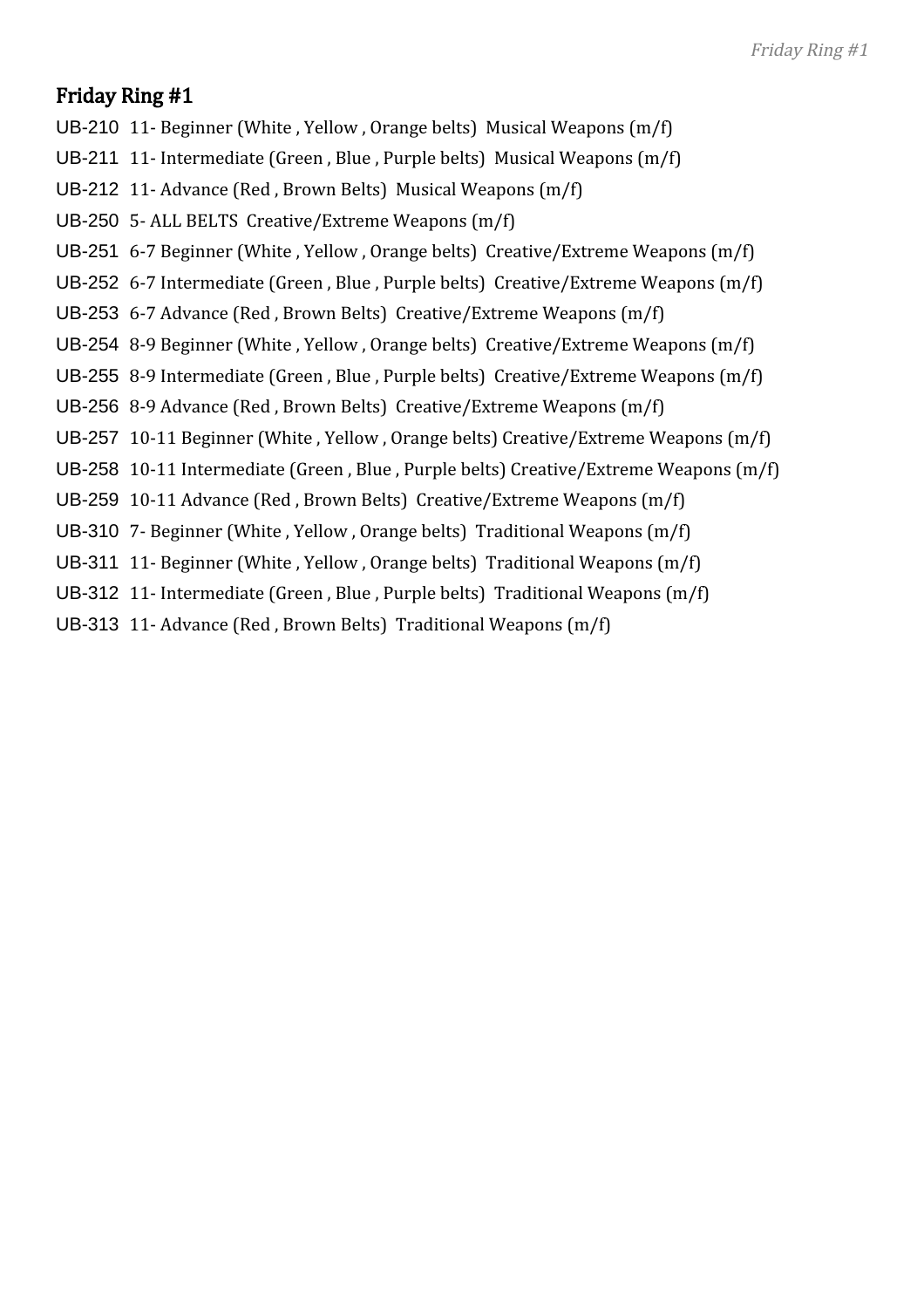- UB-260 12-13 Beginner (White , Yellow , Orange belts) Creative/Extreme Weapons (m/f)
- UB-261 12-13 Intermediate (Green , Blue , Purple belts) Creative/Extreme Weapons (m/f)
- UB-262 12-13 Advance (Red , Brown Belts) Creative/Extreme Weapons (m/f)
- UB-263 14-17 Beginner (White , Yellow , Orange belts) Creative/Extreme Weapons (m/f)
- UB-264 14-17 Intermediate (Green , Blue , Purple belts) Creative/Extreme Weapons (m/f)
- UB-265 14-17 Advance (Red , Brown Belts) Creative/Extreme Weapons (m/f)
- UB-213 12-17 Beginner (White , Yellow, Orange belts) Musical Weapons (m/f)
- UB-214 12-17 Intermediate (Green , Blue , Purple belts) Musical Weapons (m/f)
- UB-215 12-17 Advance (Red , Brown Belts) Musical Weapons (m/f)
- UB-314 12-14 Beginner (White , Yellow , Orange belts) Traditional Weapons (m/f)
- UB-315 12-14 Intermediate (Green , Blue , Purple belts) Traditional Weapons (m/f)
- UB-317 15-17 (White , Yellow , Orange belts) Traditional Weapons (m/f)
- UB-318 15-17 Intermediate (Green , Blue , Purple belts) Traditional Weapons (m/f)
- UB-319 15-17 Advance (Red , Brown Belts) Traditional Weapons (m/f)
- UB-316 12-14 Advance (Red , Brown Belts) Traditional Weapons (m/f)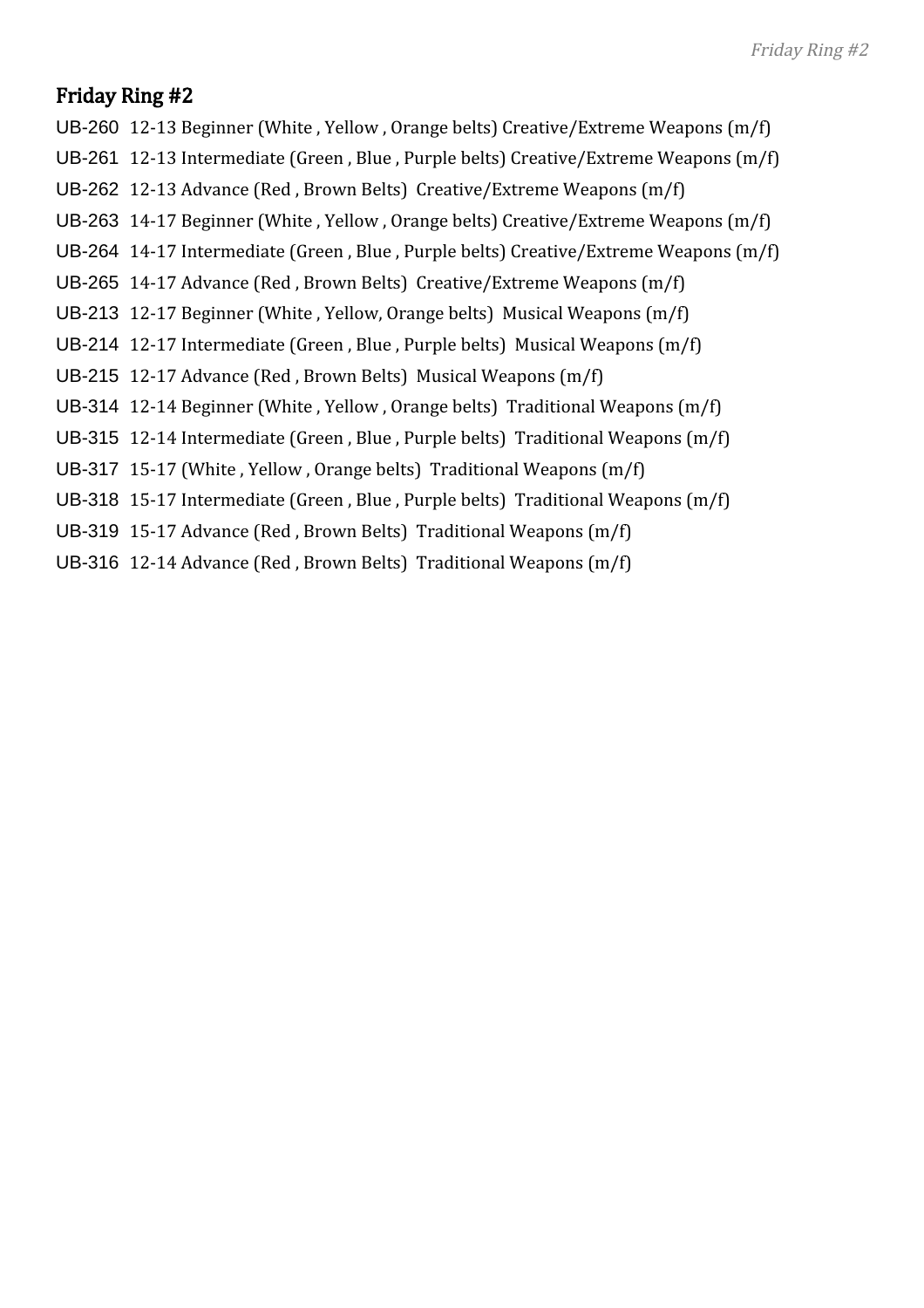UB-380 Team Forms ALL AGES (m/f)

UB-320 18-34 Beginner (White , Yellow , Orange belts) Traditional Weapons (m/f)

UB-321 18-34 Intermediate (Green , Blue , Purple belts) Advance (Red , Brown Belts)Traditional Weapons (m/f)

- UB-266 18-34 Beginner (White , Yellow , Orange belts) Creative/Extreme Weapons (m/f)
- UB-267 18-34 Intermediate (Green , Blue , Purple belts) Advance (Red , Brown Belts)

Creative/Extreme Weapons (m/f)

- UB-216 18+ ALL BELTS Musical Weapons (m/f)
- UB-362 18-34 Beginner (White , Yellow , Orange belts) Point Fighting (m)
- UB-363 18-34 Beginner (White , Yellow , Orange belts) Point Fighting (f)
- UB-364 18-34 Intermediate (Green , Blue , Purple belts) Advance (Red , Brown Belts) Point Fighting (m)
- UB-365 18-34 Intermediate (Green , Blue , Purple belts) Advance (Red , Brown Belts) Point Fighting

(f)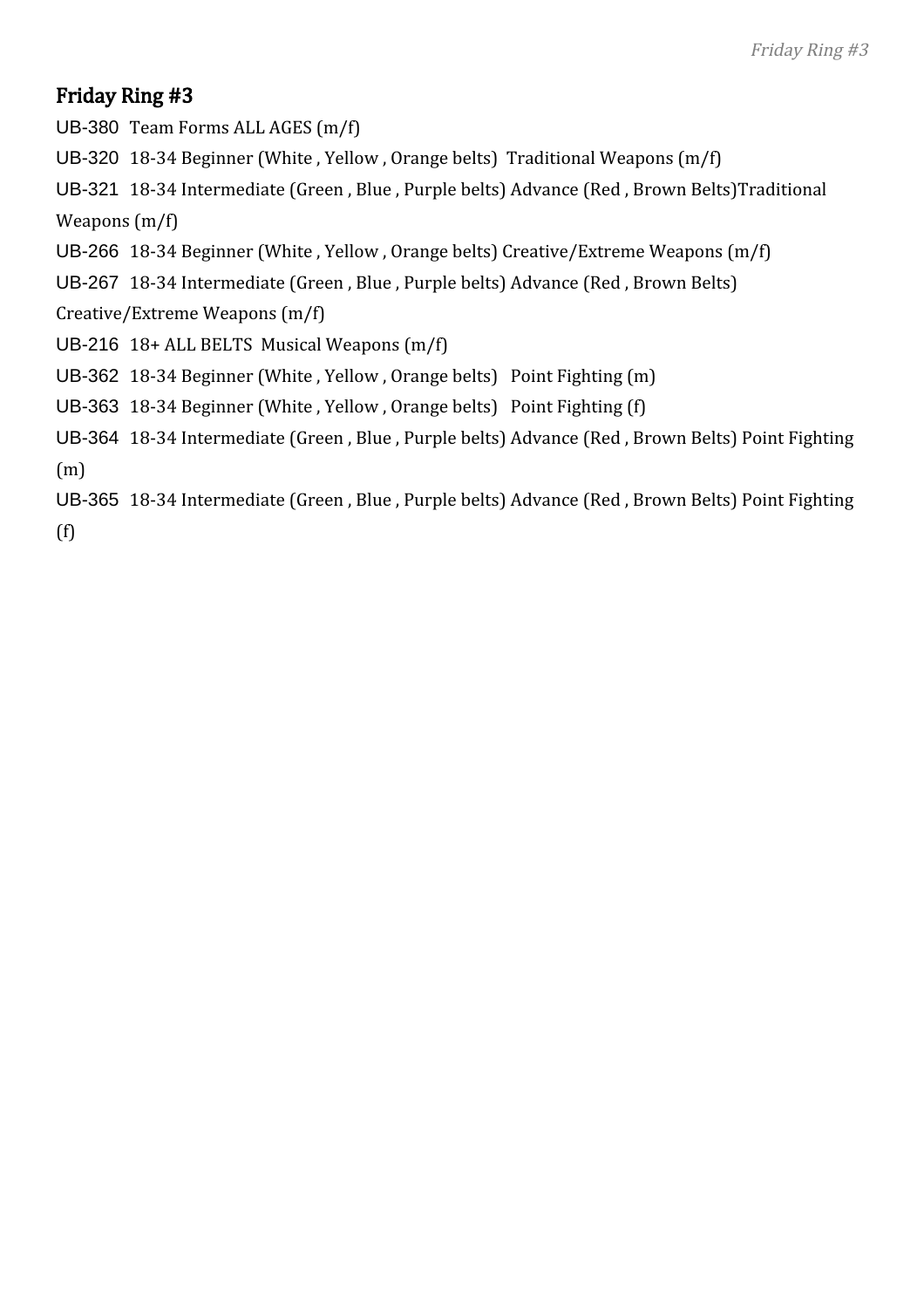UB-268 35+ Beginner (White , Yellow , Orange belts) Creative/Extreme Weapons (m/f)

UB-269 35+ Intermediate (Green , Blue , Purple belts) Advance (Red , Brown Belts) Creative/Extreme Weapons (m/f)

UB-322 35+ Beginner (White , Yellow , Orange belts) Traditional Weapons (m/f)

UB-323 35+ Intermediate (Green , Blue , Purple belts) Advance (Red , Brown Belts) Traditional

Weapons (m/f)

UB-366 35+ Beginner (White , Yellow , Orange belts) Point Fighting (m)

UB-368 35+ Intermediate (Green , Blue , Purple belts) Advance (Red , Brown Belts) Point Fighting (m)

UB-369 35+ Intermediate (Green , Blue , Purple belts) Advance (Red , Brown Belts) Point Fighting (f)

UB-370 45+ Beginner (White , Yellow , Orange belts) Point Fighting (m)

UB-371 45+ Beginner (White , Yellow , Orange belts) Point Fighting (f)

UB-372 45+ Intermediate (Green , Blue , Purple belts) Advance (Red , Brown Belts) Point Fighting  $(m/f)$ 

UB-373 45+ Intermediate (Green , Blue , Purple belts) Advance (Red , Brown Belts) Point Fighting (f)

UB-367 35+ Beginner (White , Yellow , Orange belts) Point Fighting (f)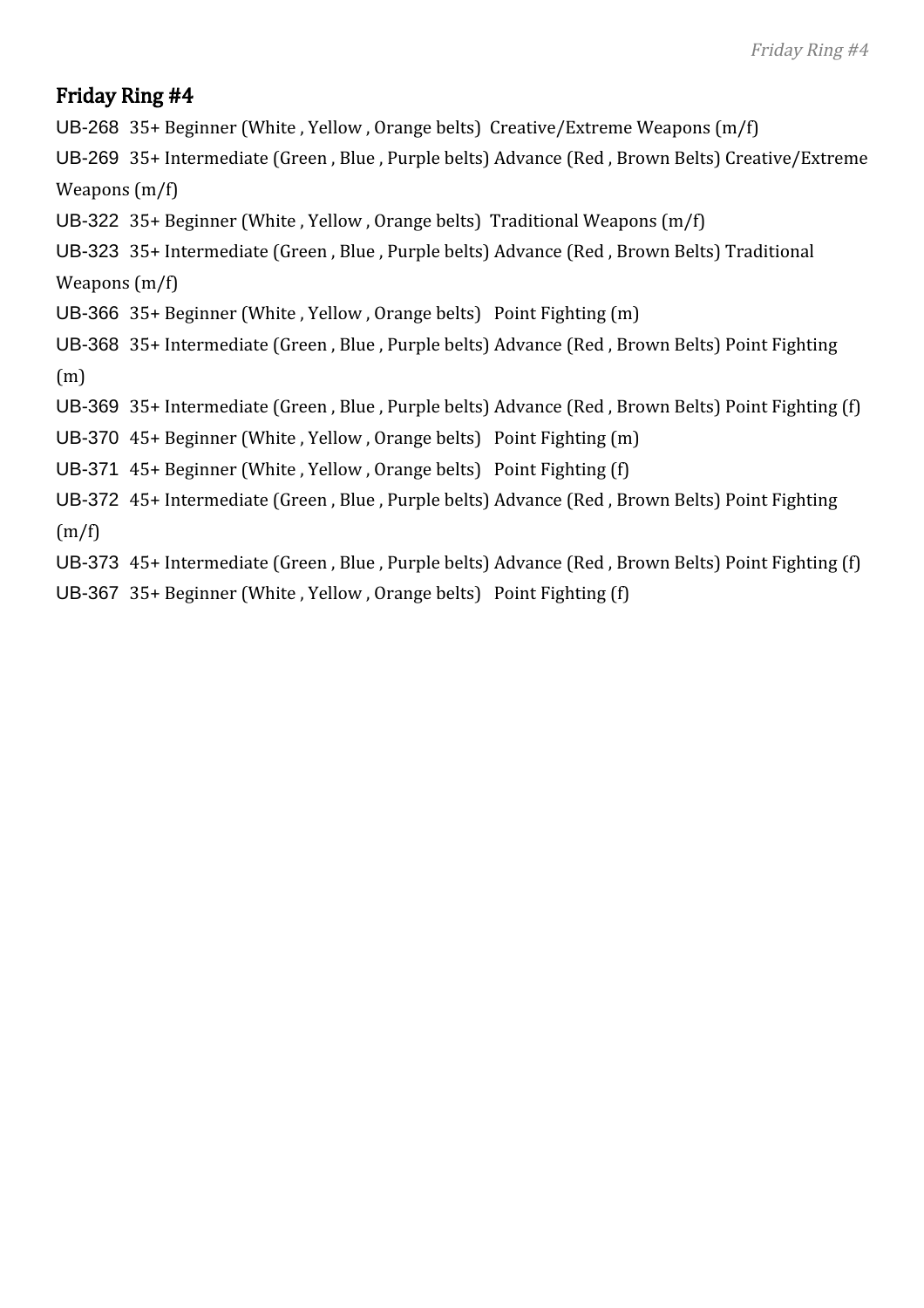- BB-64 Team Forms / Black Belt / & Younger (m/f)
- BB-45 Musical Weapons / Black Belt / 13-14 (m)
- BB-48 Musical Weapons / Black Belt / 13-14 (f)
- BB-38 Creative Weapons / Black Belt / 13-14 (m)
- BB-41 Creative Weapons / Black Belt / 13-14 (f)
- BB-52 Extreme Weapons / Black Belt / 13-14 (m)
- BB-55 Extreme Weapons / Black Belt / 13-14 (f)
- GC-ROFF1 (Runoffs) The winners of BB-45, BB-38, BB-52 (M)
- GC-ROFF2 (Runoffs) The winners of BB-48, BB-41, BB-55 (F)
- BB-03 Creative Forms / Black Belt / 13-14 (m)
- BB-06 Creative Forms / Black Belt / 13-14 (f)
- BB-10 Musical Forms / Black Belt / 13-14 (m)
- BB-13 Musical Forms / Black Belt / 13-14 (f)
- BB-17 Extreme Forms / Black Belt / 13-14 (m)
- BB-20 Extreme Forms / Black Belt / 13-14 (f)
- GC-ROFF3 (Runoffs) The winners of BB-3, BB-10, BB-17 (M)
- GC-ROFF4 (Runoffs) The winners of BB-6, BB-13, BB-20 (F)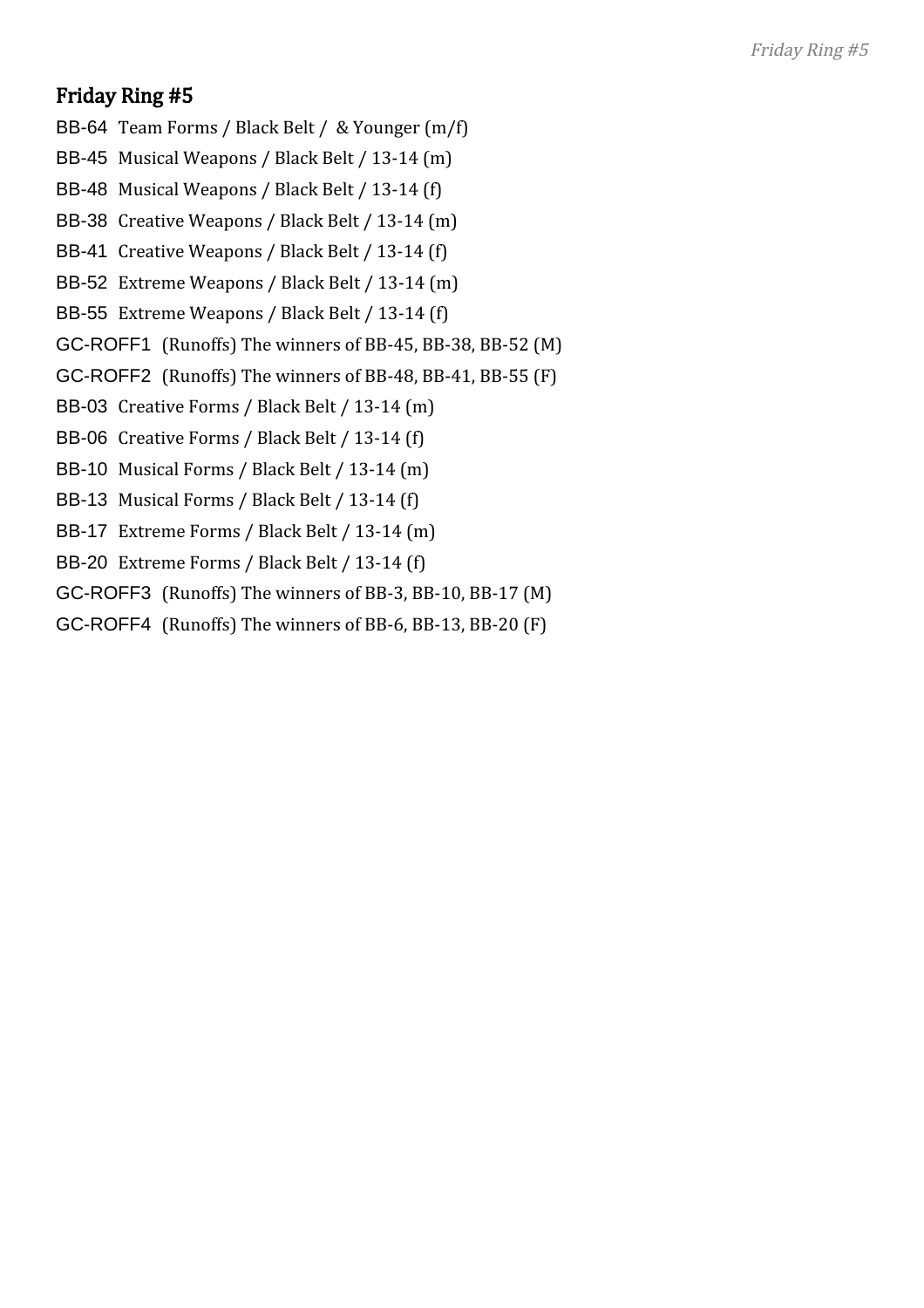- BB-43 Musical Weapons / Black Belt / 10 & Younger (m/f)
- BB-36 Creative Weapons / Black Belt / 10 & Younger (m/f)
- BB-50 Extreme Weapons / Black Belt / 10 & Younger (m/f)
- BB-57 Traditional Weapons / Black Belt / 10 & Younger (m/f)
- GC-ROFF5 (Runoffs) The winners of BB-43, BB-36, BB-50 BB-57 (M/F)
- BB-08 Musical Forms / Black Belt / 10 & Younger (m/f)
- BB-01 Creative Forms / Black Belt / 10 & Younger (m/f)
- BB-15 Extreme Forms / Black Belt / 10 & Younger (m/f)
- BB-22 Japanese/Okinawan Forms / Black Belt / 10 & Younger (m/f)
- GC-ROFF6 (Runoffs) The winners of BB-8, BB-1, BB-15 BB-22 (M/F)
- BB-46 Musical Weapons / Black Belt / 15-17 (m)
- BB-49 Musical Weapons / Black Belt / 15-17 (f)
- BB-39 Creative Weapons / Black Belt / 15-17 (m)
- BB-42 Creative Weapons / Black Belt / 15-17 (f)
- BB-53 Extreme Weapons / Black Belt / 15-17 (m)
- BB-56 Extreme Weapons / Black Belt / 15-17 (f)
- GC-ROFF8 (Runoffs) The winners of BB-39, BB-53, BB-46 (M)
- GC-ROFF7 (Runoffs) The winners of BB-49, BB-42, BB-56 (F)
- BB-04 Creative Forms / Black Belt / 15-17 (m)
- BB-07 Creative Forms / Black Belt / 15-17 (f)
- BB-11 Musical Forms / Black Belt / 15-17 (m)
- BB-14 Musical Forms / Black Belt / 15-17 (f)
- BB-18 Extreme Forms / Black Belt / 15-17 (m)
- BB-21 Extreme Forms / Black Belt / 15-17 (f)
- GC-ROFF9 (Runoffs) The winners of BB-04, BB-11, BB-18 (M)
- GC-ROFF10 (Runoffs) The winners of BB-07, BB-14, BB-21 (F)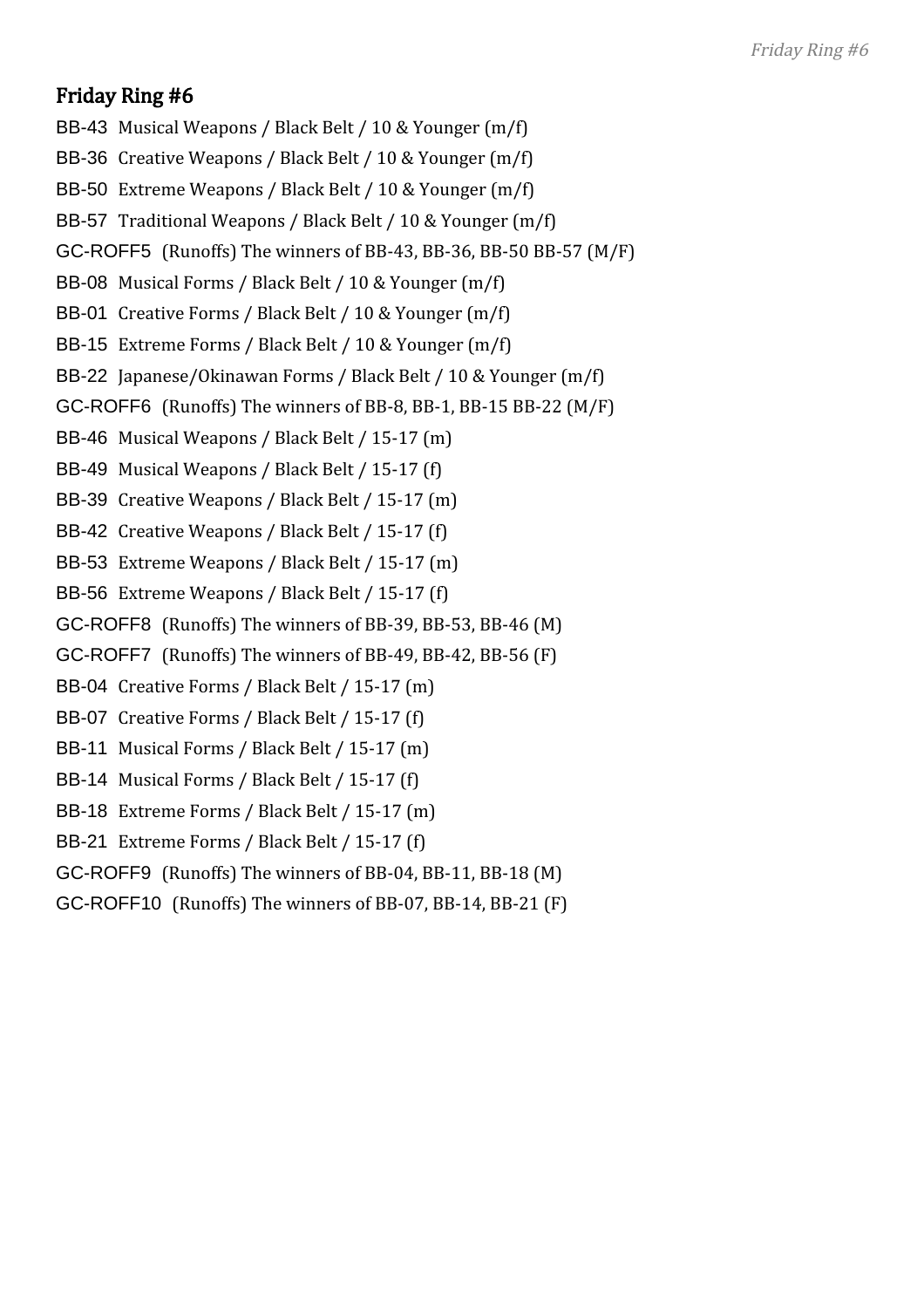- BB-37 Creative Weapons / Black Belt / 11-12 (m)
- BB-40 Creative Weapons / Black Belt / 11-12 (f)
- BB-44 Musical Weapons / Black Belt / 11-12 (m)
- BB-47 Musical Weapons / Black Belt / 11-12 (f)
- BB-51 Extreme Weapons / Black Belt / 11-12 (m)
- BB-54 Extreme Weapons / Black Belt / 11-12 (f)
- GC-ROFF11 (Runoffs) The winners of BB-37, BB-44, BB-51 (M)
- GC-ROFF12 (Runoffs) The winners of BB-40, BB-47, BB-54 (F)
- BB-02 Creative Forms / Black Belt / 11-12 (m)
- BB-05 Creative Forms / Black Belt / 11-12 (f)
- BB-09 Musical Forms / Black Belt / 11-12 (m)
- BB-12 Musical Forms / Black Belt / 11-12 (f)
- BB-16 Extreme Forms / Black Belt / 11-12 (m)
- BB-19 Extreme Forms / Black Belt / 11-12 (f)
- GC-ROFF13 (Runoffs) The winners of BB-02, BB-09, BB-10 (M)
- GC-ROFF14 (Runoffs) The winners of BB-05, BB-12, BB-19 (F)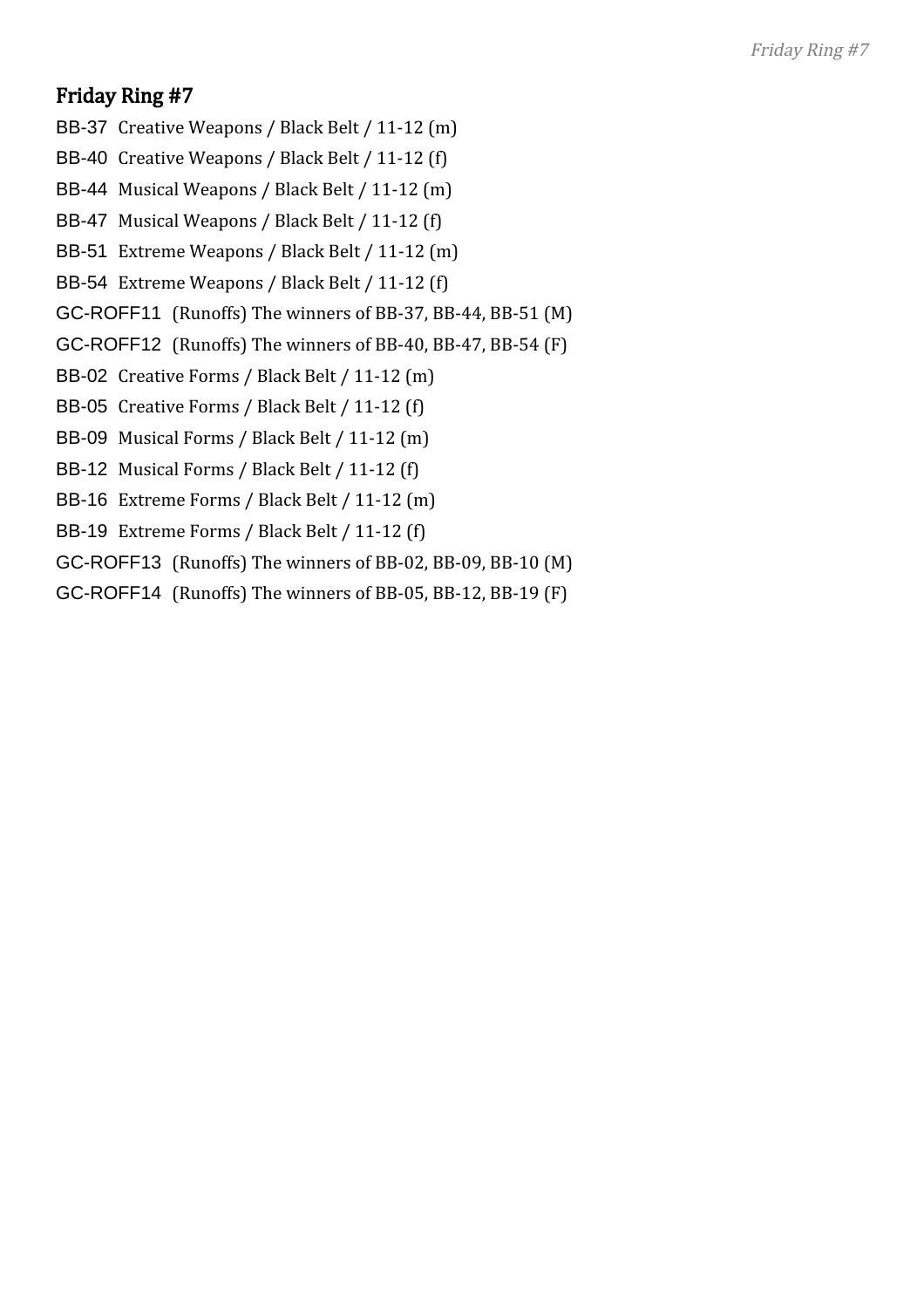- BB-170 Creative Weapons / Black Belt / 18-34 (m)
- BB-174 Creative Weapons / Black Belt / 18-34 (f)
- BB-171 Extreme Weapons / Black Belt / 18-34 (m)
- BB-175 Extreme Weapons / Black Belt / 18-34 (f)
- BB-172 Musical Weapons / Black Belt / 18-34 (m)
- BB-176 Musical Weapons / Black Belt / 18-34 (f)
- BB-173 Traditional Weapons / Black Belt / 18-34 (m)
- BB-177 traditional Weapons / Black Belt / 18-34 (f)
- GC-ROFF15 (Runoffs) The winners of BB-170, BB-171, BB-172, BB-173 (M)
- GC-ROFF16 (Runoffs) The winners of BB-174, BB-175, BB-176, BB-177 (F)
- BB-152 Musical Forms / Black Belt / 18-34 (m)
- BB-157 Musical Forms / Black Belt / 18-34 (f)
- BB-151 Extreme Forms / Black Belt / 18-34 (m)
- BB-156 Extreme Forms / Black Belt / 18-34 (f)
- BB-150 Creative Forms / Black Belt / 18-34 (m)
- BB-155 Creative Forms / Black Belt / 18-34 (f)
- BB-153 Japanese/Okinawan Forms / Black Belt / 18-34 (m)
- BB-158 Japanese/Okinawan Forms / Black Belt / 18-34 (f)
- BB-154 Korean/American Style Forms / Black Belt / 18-34 (m)
- BB-159 Korean/American Style Forms / Black Belt / 18-34 (f)
- GC-ROFF17 (Runoffs) The winners of BB-152, BB-151, BB-150, BB-153, BB-154 (M)
- GC-ROFF18 (Runoffs) The winners of BB-157, BB-156, BB-155, BB-158, BB-159 (F)